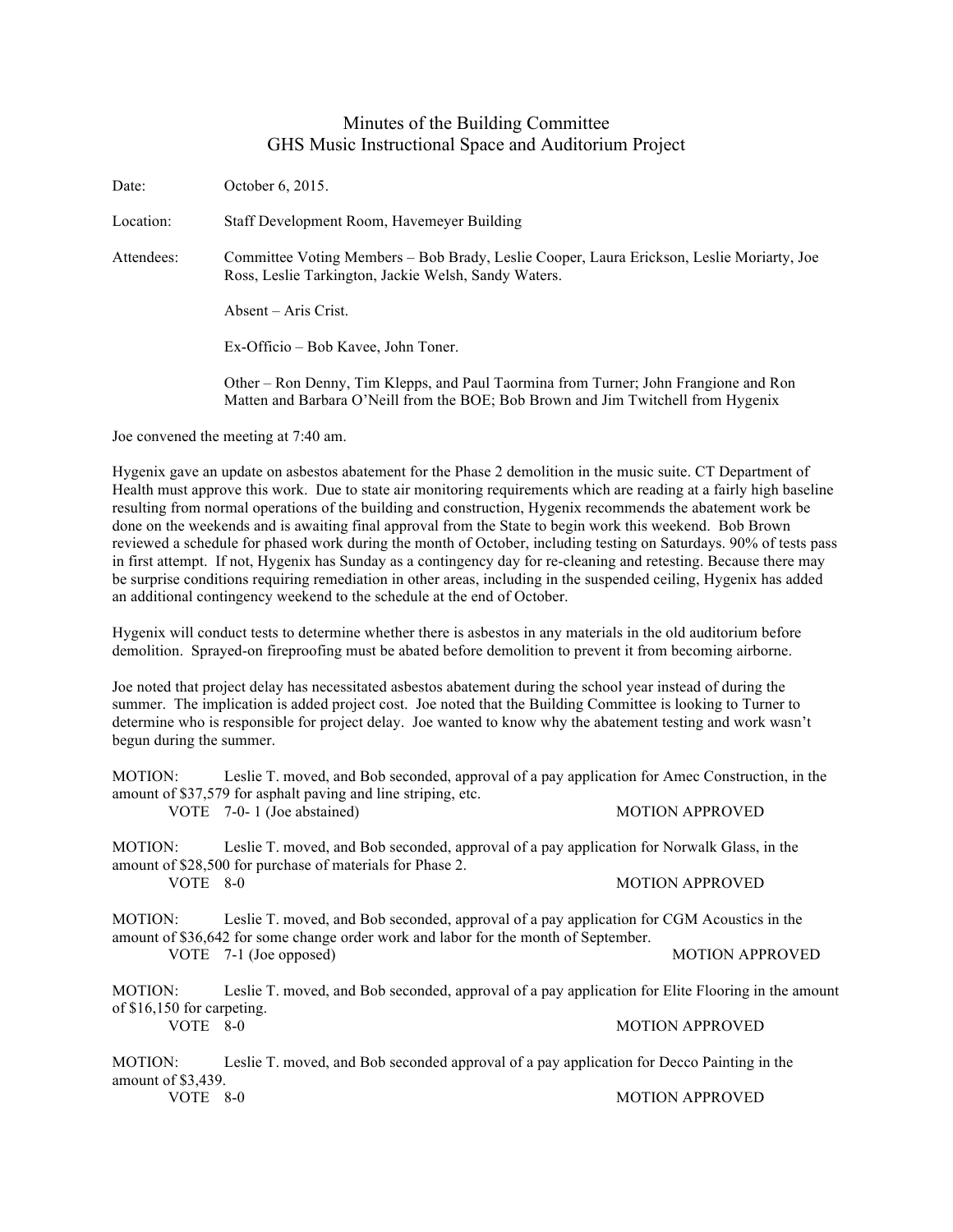MOTION: Leslie T. moved, and Bob seconded, approval of a pay application for Pook Diemont and Ohl in the amount of \$58,363 for installation and fabrication of the shell. VOTE 8-0 MOTION APPROVED Pending the correct installation of the front ceiling panel of the orchestra shell, the Building Committee will consider the remaining \$25,000 included in the PDO payment request. MOTION: Leslie T. moved, and Bob seconded, approval of a pay application for Northeast Fire Protection in the amount of \$5,393 for additional testing of the fire pump system as per previously approved change order. VOTE 8-0 MOTION APPROVED MOTION: Leslie T. moved, and Bob seconded, approval of a pay application for Acme Electric in the amount of \$74,885 for August and September completed change order work. VOTE 8-0 MOTION APPROVED MOTION: Leslie T. moved, and Bob seconded, approval of a pay application for Highland Seating in the amount of \$5,374 for completing the installation work. VOTE 8-0 MOTION APPROVED MOTION: Leslie T. moved, and Bob seconded, approval of a pay application for HB Communications in the amount of \$49,126. VOTE 8-0 MOTION APPROVED Total payments approved equal \$266,324. MOTION: Leslie T. moved, and Bob seconded, approval of the September pay application for Turner Construction in the amount of \$77,333. VOTE 0-7-1 (Leslie T. abstained) MOTION APPROVED The Building Committee agreed to seek guidance and advice from the Town Attorney before approving payment. Joe left the meeting. Jackie became acting chairman. MOTION: Leslie T. moved, and Bob seconded, approval of a pay application for Connecticut Materials Testing Lab in the amount of \$1,097 for fire stopping inspections. VOTE 7-0 MOTION APPROVED MOTION: Leslie T. moved, and Bob seconded, approval of a pay application for DTC in the amount of \$4,337 for special inspections. VOTE 7-0 MOTION APPROVED Paul gave an update on outstanding work in the orchestra pit. Ron reviewed the overall schedule for Phase 2 and 3. He will circulate it to the Building Committee in the next few days for discussion at the next meeting. MOTION: Leslie T. moved, and Bob seconded, approval of the minutes of the September 15 Building Committee meeting as amended. VOTE 7-0 MOTION APPROVED MOTION: Leslie T. moved, and Bob seconded, approval of the September 29 Building Committee meeting as amended. VOTE 6-0-1 (Leslie C. abstained) MOTION APPROVED MOTION: Leslie T. moved, and Bob seconded, adjournment of the meeting at 9:50 am. VOTE 7-0 MOTION APPROVED